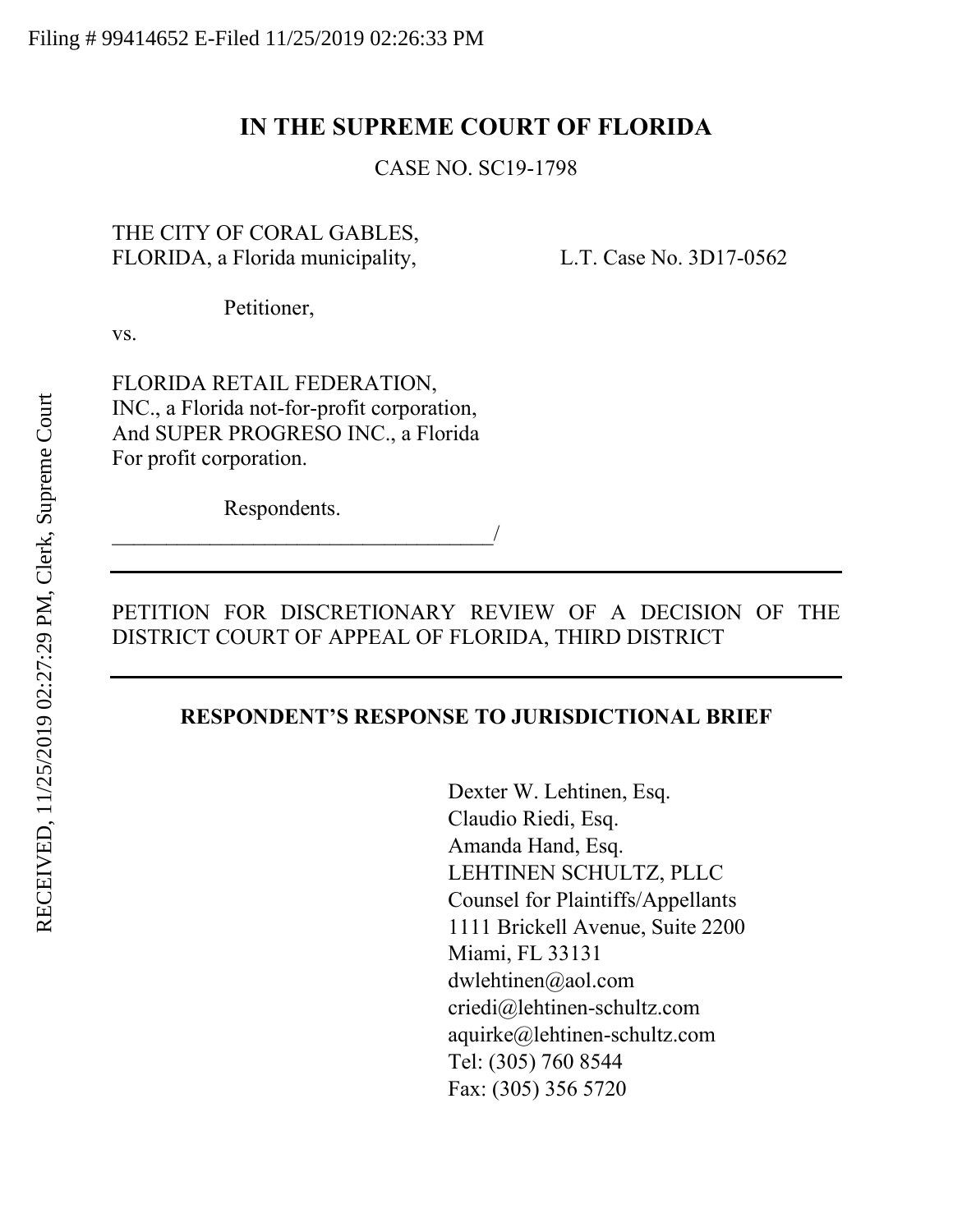# **TABLE OF CONTENTS**

| A. There Is No Need to Review the Opinion of the Third                                                                    |
|---------------------------------------------------------------------------------------------------------------------------|
|                                                                                                                           |
| C. There Is Nothing Extraordinary About The Impact Of The                                                                 |
| D. This Case is Unique to the City, As No Other Municipality<br>Appears to Have Attempted To Regulate Polystyrene Despite |
|                                                                                                                           |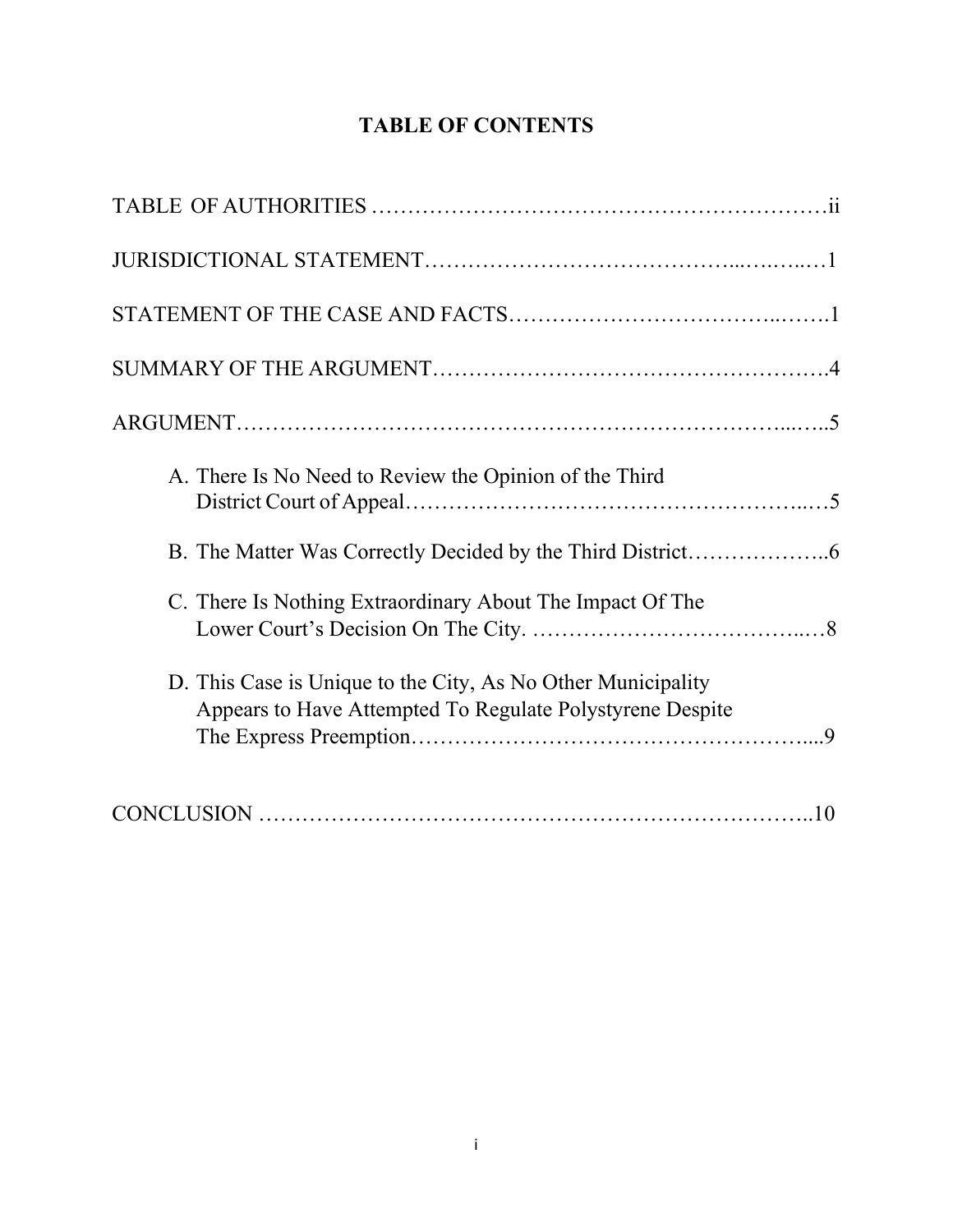# **TABLE OF AUTHORITIES**

# **Cases**

| Florida Retail Federation, Inc. v. City of Coral Gables,<br>No. 3D17-0562, 2019 WL 3807999 (Fla. 3d DCA Aug. 14, 1 |
|--------------------------------------------------------------------------------------------------------------------|
| The Florida Star v. B.J.F.,                                                                                        |
| Masone v. City of Aventura,                                                                                        |
| <b>Statutes</b>                                                                                                    |
|                                                                                                                    |
|                                                                                                                    |
|                                                                                                                    |
|                                                                                                                    |
|                                                                                                                    |
|                                                                                                                    |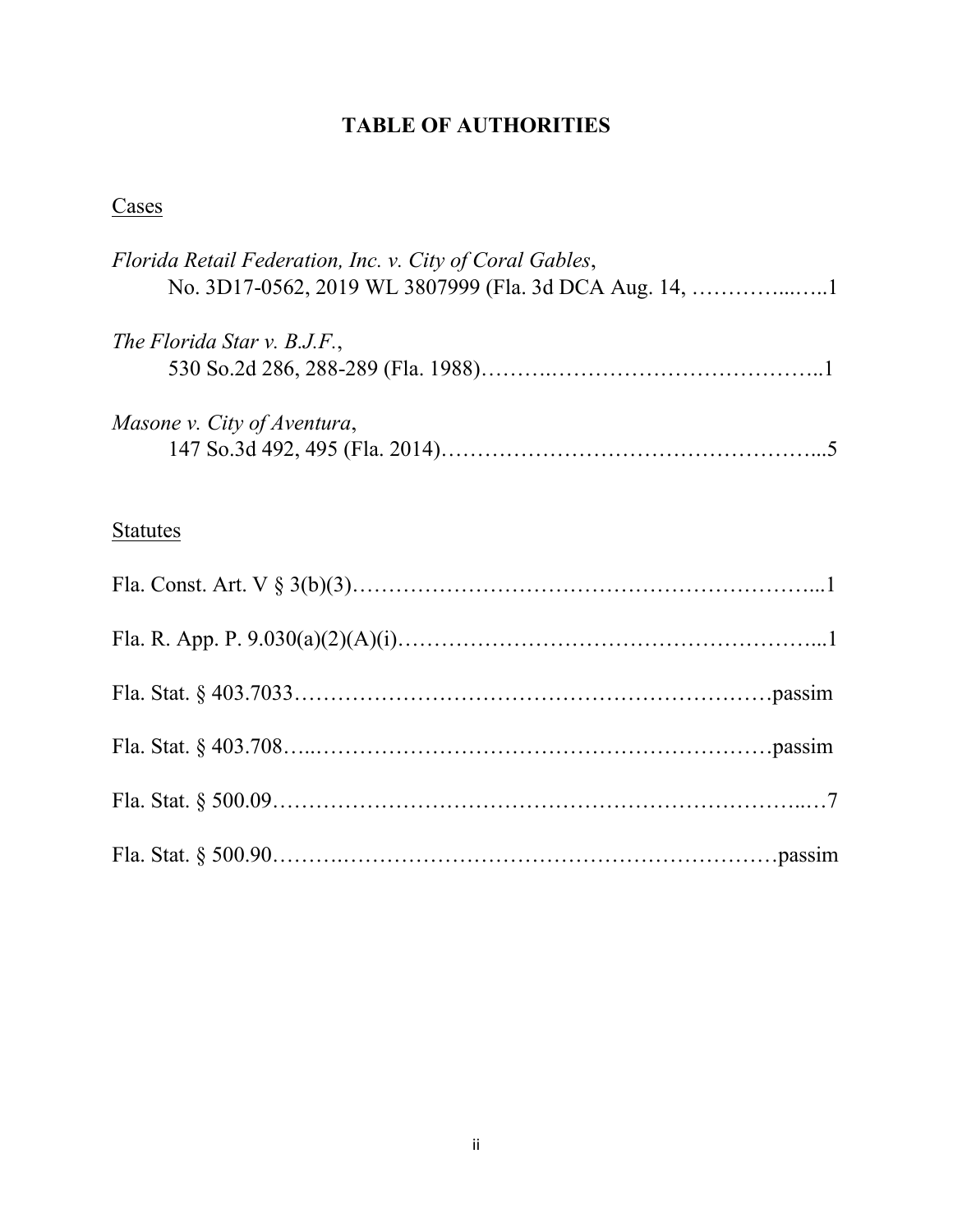#### **JURISDICTIONAL STATEMENT**

Respondent agrees that this Court has jurisdiction to hear this case because the Third District Court of Appeal declared the three Florida Statutes at issue constitutional and thus valid in *Florida Retail Federation, Inc., v. City of Coral Gables*, No. 3D17-0562, 2019 WL 3807999 (Fla. 3d DCA Aug. 14, 2019)(the "Opinion"); *See* Art. V § 3(b)(3), Fla. Const.; Fla. R. App. P. 9.030(a)(2)(A)(i). However, the Court should exercise its discretion against granting review of the lower court opinion. It has been held by this Court that the intent of the constitutional framers is for the Supreme Court to refuse to exercise the discretion to review decisions where, as here, the opinion below establishes no point of law contrary to a decision of this Court or another district court. *The Florida Star v. B.J.F.*, 530 So.2d 286, 288-289 (Fla. 1988) (principle announced in conflicts case, but also applicable in great public importance case).

#### **STATEMENT OF THE CASE AND FACTS**

The City of Coral Gables is asking this Court to review a clear and otherwise unremarkable decision of the Third District Court of Appeal, finding three Florida statutes valid and constitutional: sections 500.90, 403.7033, and 403.708(9), Florida Statutes.<sup>[1](#page-3-0)</sup> The City argued below, and the trial court agreed with the stroke of its

<span id="page-3-0"></span><sup>1</sup> (1) § 403.708(9) Fla. Stat. (1974) (prohibiting local governmental control of the packaging of products manufactured or sold in the state except as stated);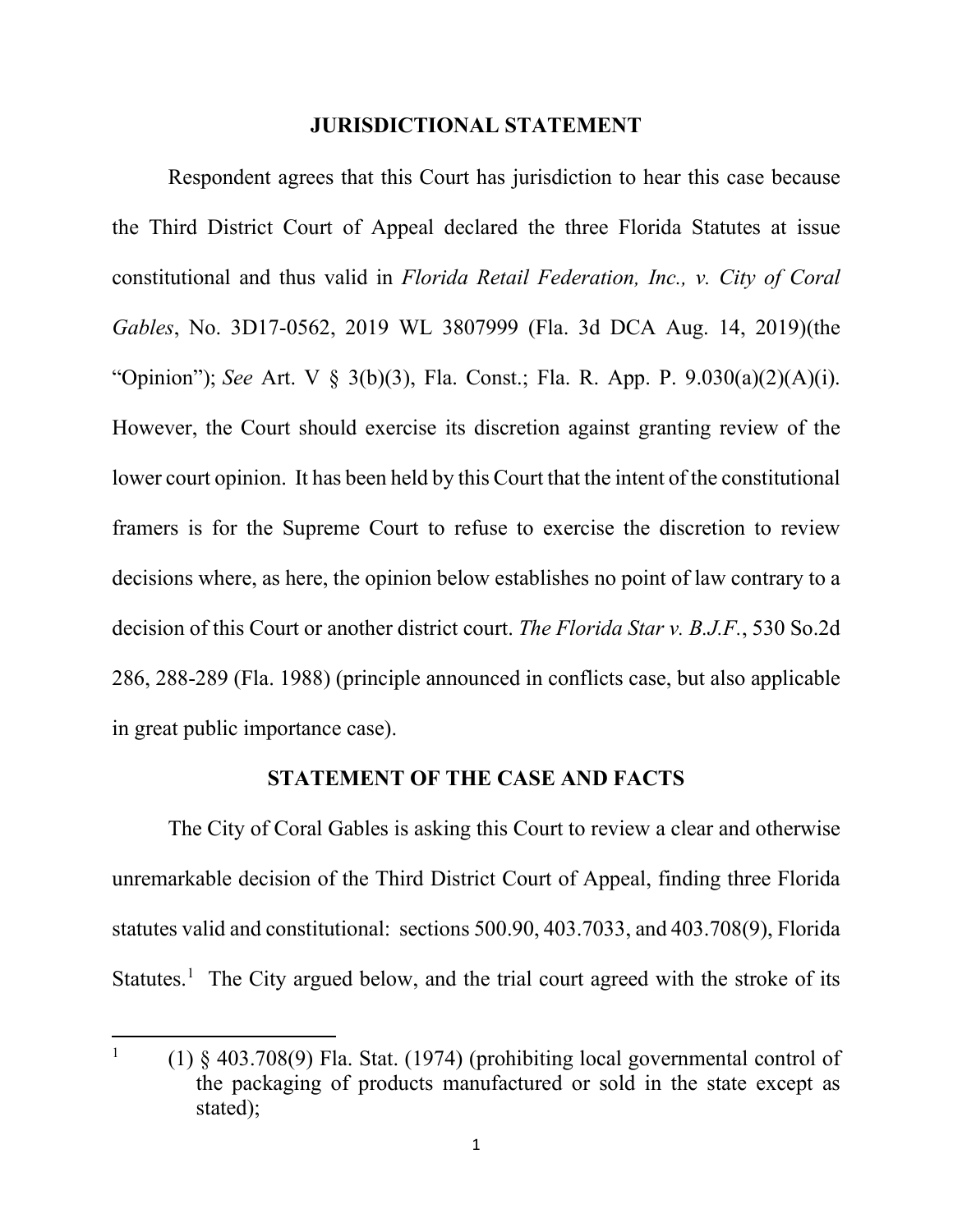pen, that all three statutes are unconstitutional, and that the City's efforts to regulate the use of polystyrene in open violation of the preemption statutes should stand. There was no argument in the pleadings or elsewhere in trial court that the City's regulation of the use of polystyrene packaging materials was not within the activities and products actually regulated by the state statutes, so that any such argument is no longer cognizable. Instead the City argued – and the trial court agreed at the urging of the City – that all three statutes are simply unconstitutional.

The Third District Court of Appeal disagreed and found that all three statutes are valid and constitutional. In fact, the only cogent argument of the City in this regard concerns Section 500.90, Florida Statutes, and the other two statutes seem to have been innocent bystanders, declared unconstitutional due to situational need. Neither of sections 403.7033 and 403.708(9), Florida Statutes, on their face delegates anything, or singles out any city, or is at all vague (nor is section 500.90, Florida Statutes, for that matter).

<sup>(2)§ 403.7033,</sup> Fla. Stat. (2008) (prohibiting all local governments from enacting rules or ordinances regulating the use, disposition etc. of auxiliary containers used by consumers to carry products from retail establishments); and

<sup>(3)§ 500.90,</sup> Fla. Stat (2016) (preempting local regulation of polystyrene products specifically, while excepting from its reach products used or sold at municipal special events on public property and pursuant to local government contracts, and grandfathering non-conforming local regulations enacted prior to 2016).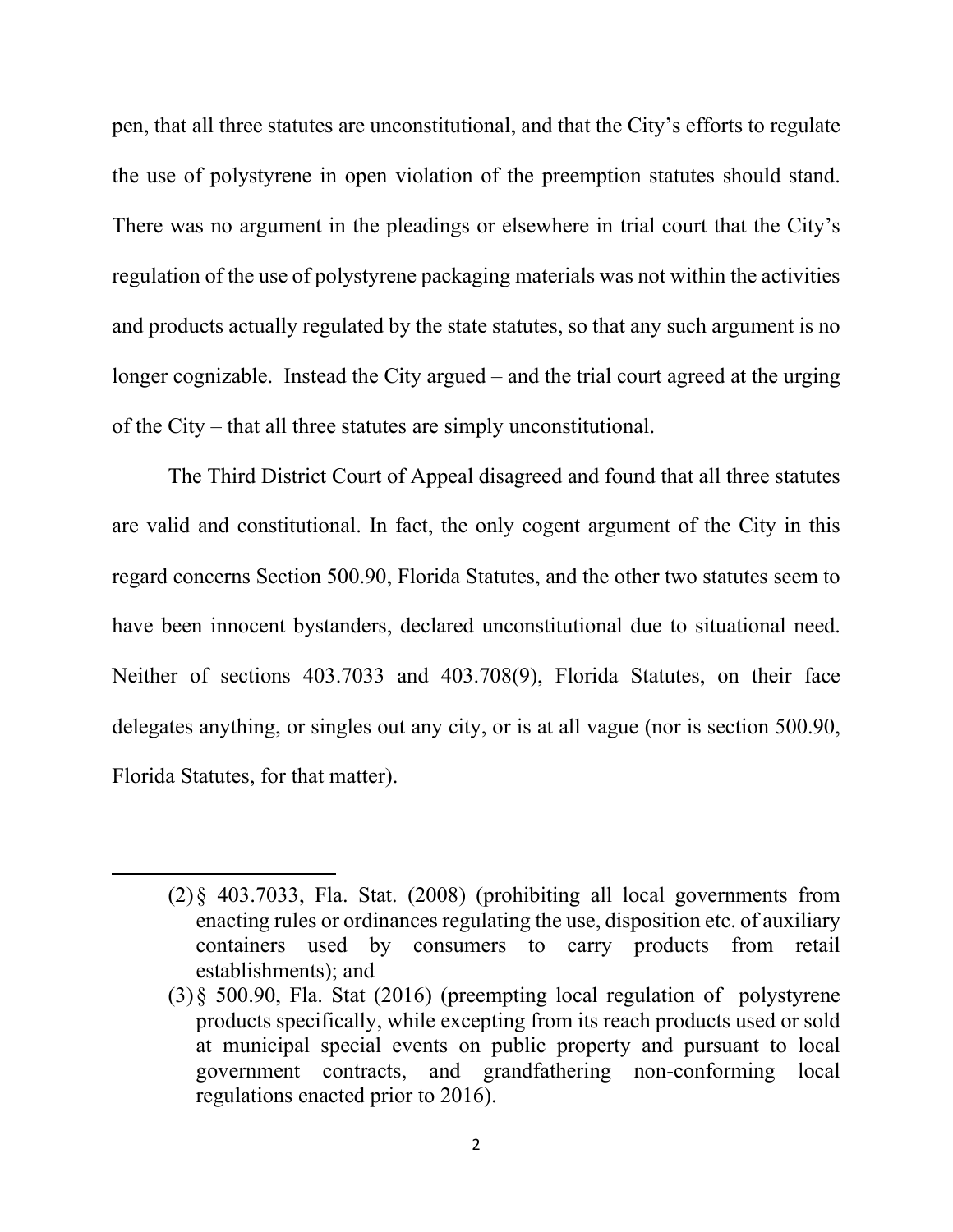All along, the City (and amici) took issue with the general concept of express preemption of local regulation where a City urgently wants to regulate. However, the Third District clearly recognized the continued validity of the principle of express preemption. Ultimately, if even one of the three statutes is valid and constitutional, the result of the Third District was correct, and the City's heavy-handed attempt at regulation of polystyrene at the local level was invalid.<sup>[2](#page-5-0)</sup>

On February 9, 2016, the Coral Gables Commission adopted Ordinance 2016- 08, prohibiting, inter alia, the use of polystyrene containers by businesses in Coral Gables and declaring the "Sale, Use or Distribution of Polystyrene by Businesses within the City" a nuisance. The Commission also provided for an immediate (i.e., February 9, 2016) effective date for the Coral Gables prohibition on all sale, use or distribution by businesses of polystyrene containers.

At its March 15, 2016, meeting, the Coral Gables Commission in light of the Legislature's ongoing consideration of H.B. 7007 enacted a single-reading "Emergency Ordinance," (the "March Emergency Ordinance"), backdating the effective date of Ordinance 2016-08 to December 8, 2015," *i.e.* the date when February's polystyrene regulation was first read.

Finally, on April 26, 2016, the Coral Gables Commission passed another beltand-suspenders ordinance providing that "the City hereby exercises its Home Rule powers . . . to conflict with [sic], modify, and nullify the polystyrene preemption and grandfathering provisions of [section 500.90]," (the "April Home Rule Ordinance"). The February Ordinance, the March Emergency Ordinance, and the April Home

<span id="page-5-0"></span><sup>2</sup> The following facts are from Plaintiff's Complaint, and either admitted or conceded as "the ordinance speaks for itself." Complaint at ¶¶17, 19-20, 27-29, 30.

On January 27, 2016, an amendment to House Bill 7007 was introduced in the Florida Legislature, proposing to preempt local regulation of "polystyrene products." The legislation was adopted and signed into law on March 16, 2016, became effective July 1, 2016, and has been in full force and effect ever since. It plainly preempts local regulation of polystyrene throughout the entire state, with an exception for regulations *enacted* before January 1, 2016, the month when the Legislature first considered the issue.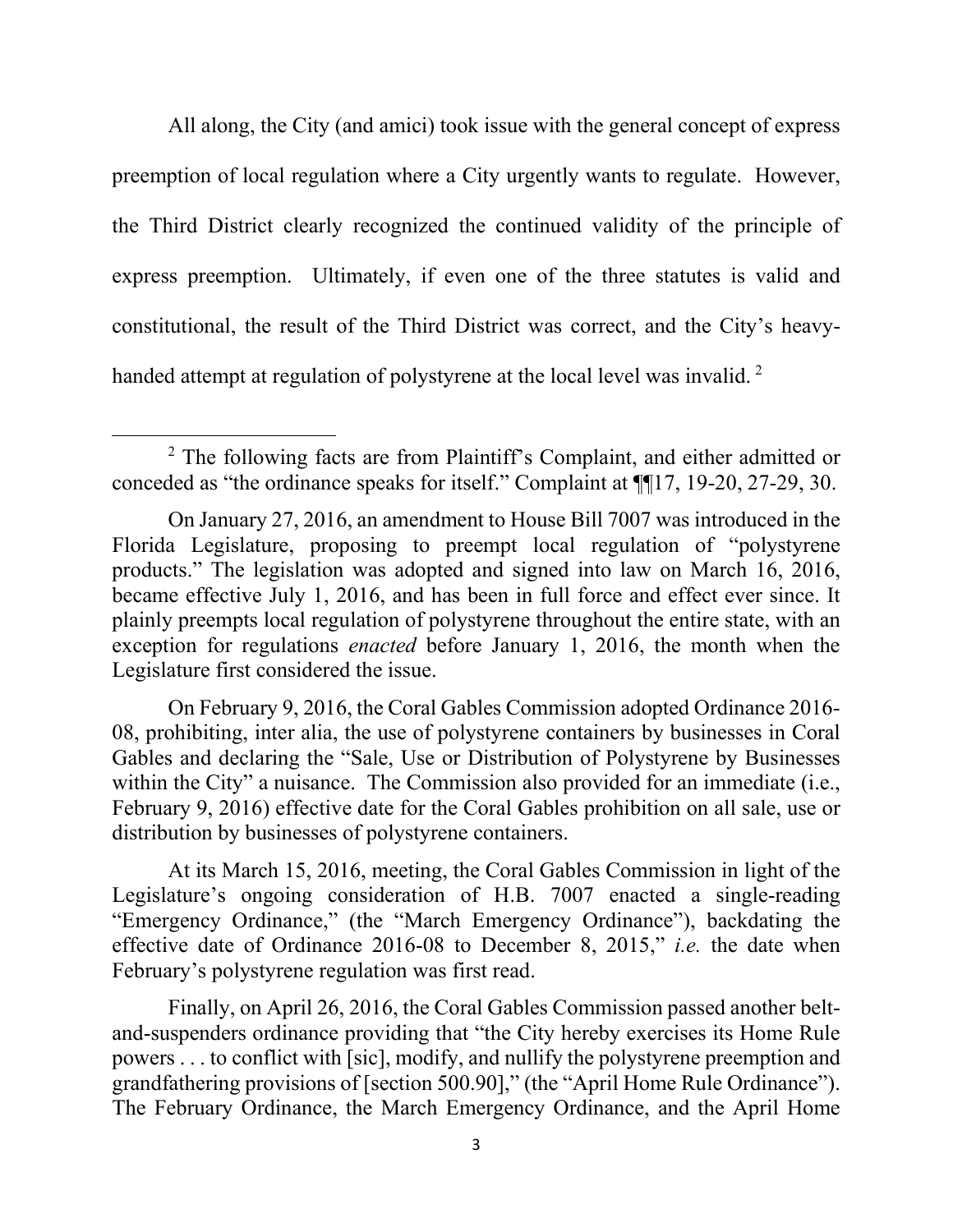Crucially, the Third District did not hold that the three statutes at issue "rescind Florida municipalities' right to control the sale and use of nonrecyclable materials." Jurisdictional Brief at p. 1. It simply held that the Legislature has the right to, and did in fact, expressly preempt local regulation of polystyrene products.

#### **SUMMARY OF THE ARGUMENT**

Petitioner fails to demonstrate a need for this Court to grant review of the Third District's decision. The decision simply restated the well established legal principle that the Florida legislature can expressly preempt a subject matter for state regulation if it so chooses. The legislature did so in the three clear and unambiguous statutes at issue.

The Third District's decision was correct because section 500.90 did not violate the Home Rule Amendment to the Florida Constitution, as it applies to all regulation of the issue state-wide. Section 500.90 is not unconstitutionally vague in violation of the nondelegation principle because the statute does not, on its face, delegate rulemaking authority to the Department of Agriculture. Nor does the statute create an impermissible classification scheme pitching some municipalities against the City of Coral Gables. The Third District was also correct in holding that sections

Rule Ordinance were all *enacted* after the January 1, 2016 effective date of section 500.90.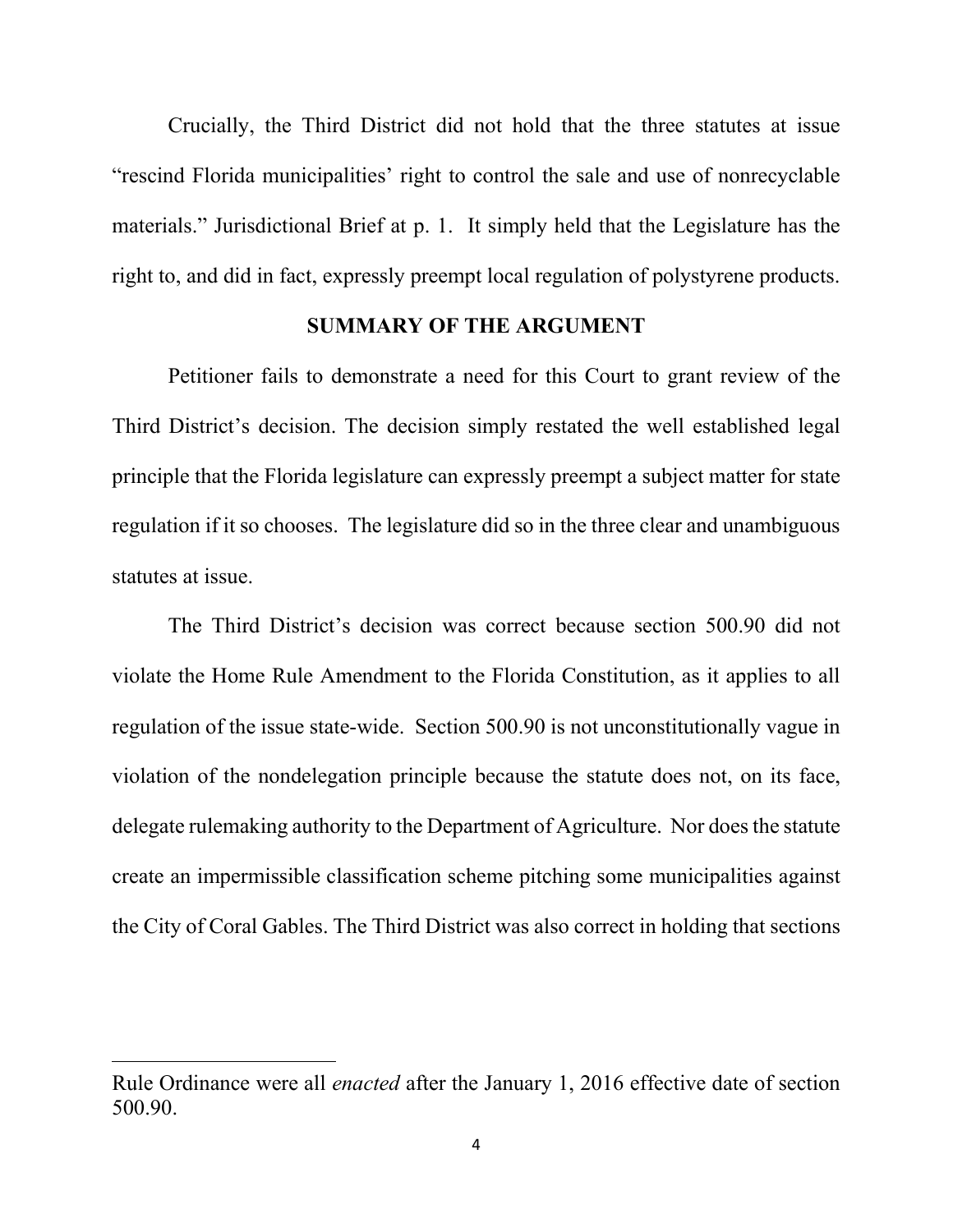403.708(9) and 403.7033 are not unconstitutionally vague because neither of those two statutes delegates any sort of authority.

There is nothing extraordinary or unique about the Third District's decision that necessitates further review. Nothing in Florida law suggests that every issue in Florida *must* be regulated at the local or state level, or that the law abhors a "regulatory vacuum." The impact of the opinion is ultimately limited to the City of Coral Gables, the only municipality bold enough to regulate the subject despite express preemption.

#### **ARGUMENT**

## **E. There Is No Need to Review the Opinion of the Third District Court of Appeal.**

There is no need for this Court to spend its resources to review a clear and concise decision of the Third District, which found the three statutes at issue to be constitutional and preempting local regulation. The law is clear that although Florida municipalities are given broad authority to enact ordinances, "municipal ordinances must yield to state statutes." *Masone v. City of Aventura*, 147 So.3d 492, 495 (Fla. 2014). Petitioner's general appeal to this Court is to review the Third District's decision because in this case only, established preemption law should not govern. Indeed, the City and several amici below have argued precisely this point: *i.e.,* that in the case of polystyrene, the normal constitutional hierarchy should not apply because regulation of polystyrene is somehow different. The City suggests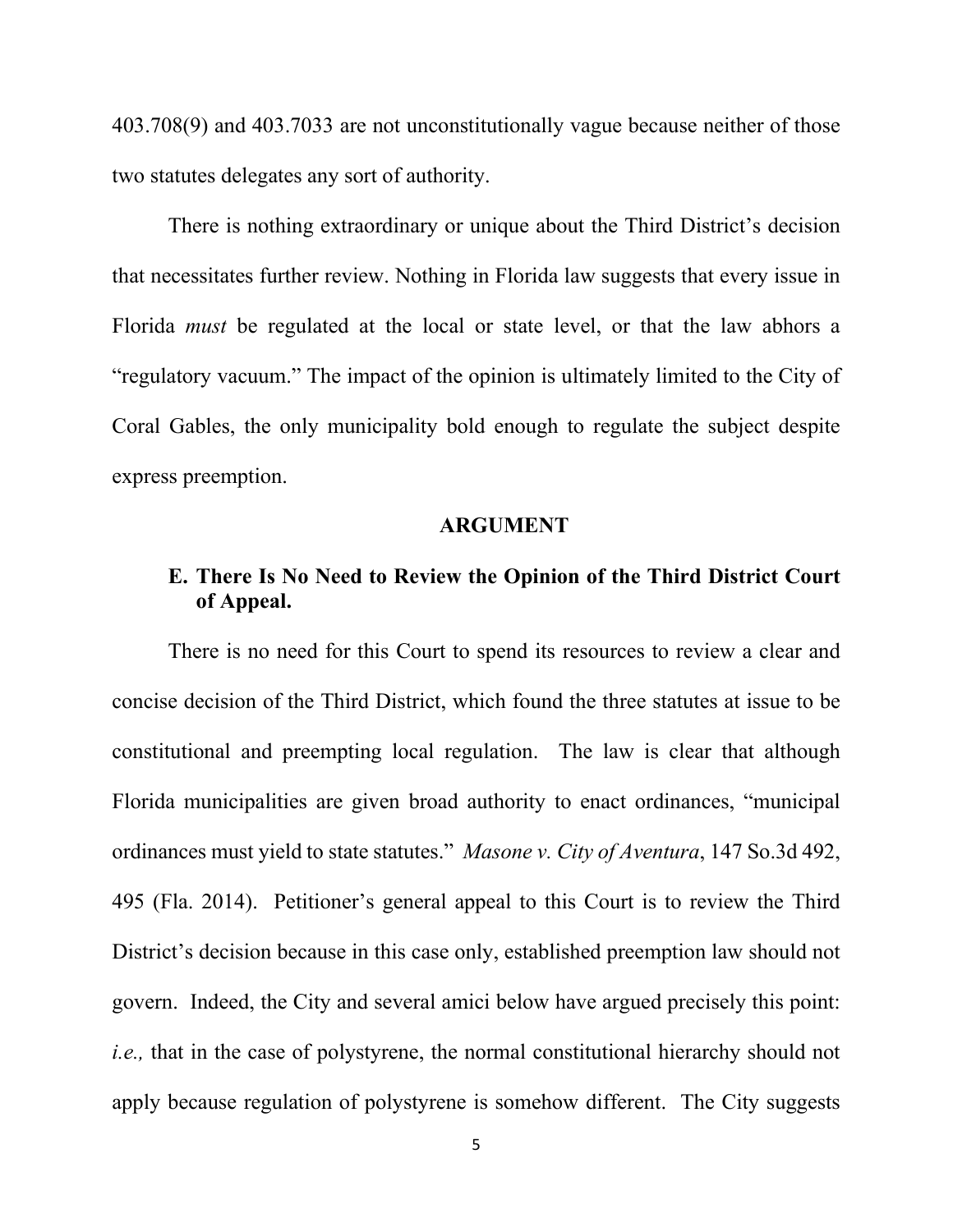that regulation of polystyrene is a uniquely local issue, thus reversing the established constitutional balance of power between regulatory powers of the state versus counties/municipalities. Petitioner cites no authority for this novel argument, and indeed there is no such authority. Respondent respectfully submits that this Court should not even consider the argument.

Second, there is no need to review whether the Third District correctly found the three state statutes to be valid and constitutional. As the Third District explained, resort to the canons of interpretation is not needed in this case as the statutes at issue are clear on their face. The Petition for Review in this case simply amounts to an attempt to reargue the case, in the hope that a higher appellate court comes to a different conclusion. There simply is no indication here that the Third District erred in any way in its reading of the statutes, or in its finding that the statutes are clear on their face.

### **F. The Matter Was Correctly Decided by the Third District.**

The Third District correctly determined that Section 500.90 is valid because it does not single out Coral Gables (i.e., is not an impermissible special law applicable only to a municipality in Miami-Dade), simply because Coral Gables to date was the only municipality flaunting the prohibition against local regulation. *See* Opinion at pp. 7-8. The Third District thus found that section 500.90 did not violate the Miami-Dade County Home Rule Amendment in the Florida Constitution. There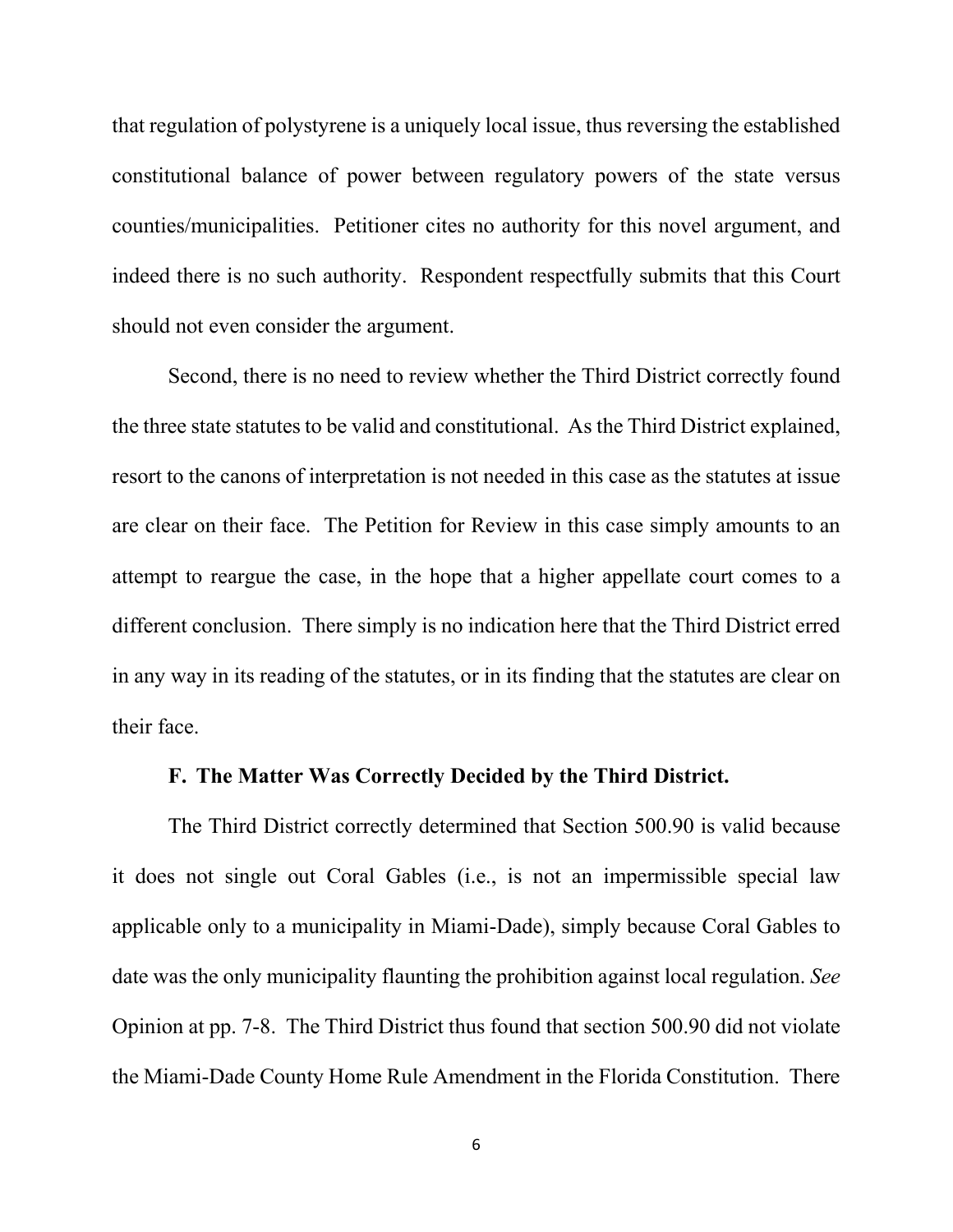is no basis to review that determination, as it is supported by a plain reading of the statute. $3$ 

The Third District also correctly determined that section 500.90 is not unconstitutionally vague in violation of the nondelegation principle. As the Third District properly noted, the statute does not, on its face, delegate rulemaking authority to the Department of Agriculture. That authority arises from a separate statute, Section 500.09, Florida Statutes, which was in no way challenged by the City.

Third, the Third District correctly decided that section 500.90 does not create an impermissible classification scheme, between municipalities who regulated polystyrene products before the effective date of the statute and Coral Gables. The court properly noted that the Statute at issue does not address cities or counties, but local regulations enacted after the January 1, 2016 grandfathering date. That demarcation was entirely logical and natural, and any other conclusion would have opened the floodgates of challenges to legislation with a specific effective date, i.e., all legislation. There are, after all, always persons or entities that acted contrary to

<span id="page-9-0"></span><sup>&</sup>lt;sup>3</sup> The Third District correctly noted that the trial court had erroneously (but at the urging of Petitioner City) applied a presumption of validity to the local ordinances without considering the superior presumption of validity of state statutes. Opinion at p. 5.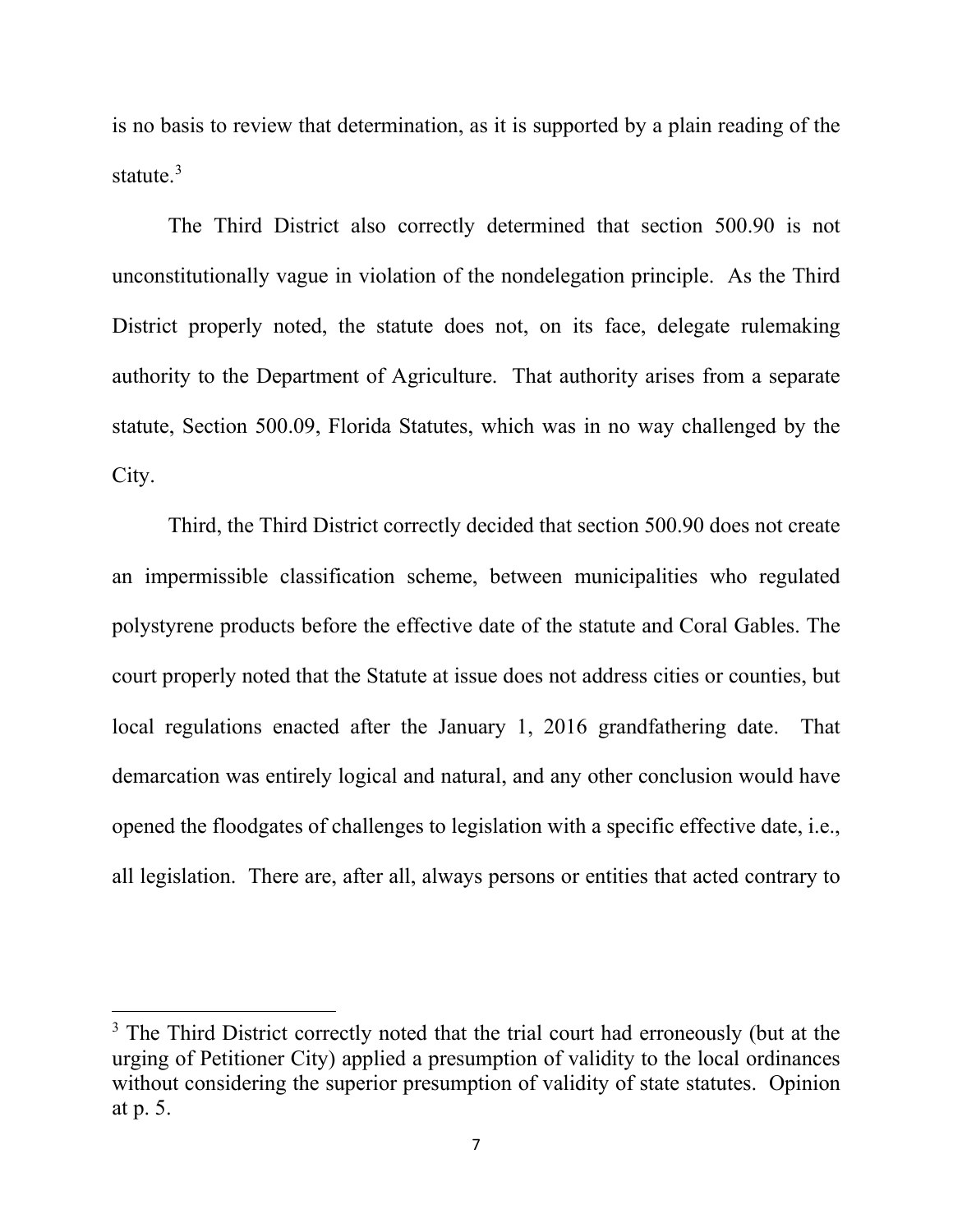new regulations before the effective date, and distinction of actions before and after the effective day of the regulation is the natural result of law making.

Finally, as the Third District noted, the trial court was focused almost entirely on section 500.90 in its analysis. The trial court's determination that sections 403.708(9) and 403.7033 are also unconstitutionally vague solely because they "lack necessary standards and guidelines for implementation" was erroneous because neither of those two statutes delegate any sort of authority to any department. No cogent argument was advanced or can be advanced to challenge that conclusion of the Third District. The trial court's invalidation of those two statutes was at best an afterthought, intended to bring about an outcome the trial court desired rather than analyzing the statutes and applying established law. Petitioner's argument, that a statute that preempts local regulation without thereafter specifically regulating the subject matter is unconstitutional, is not supported by any legal precedent.

## **C. There Is Nothing Extraordinary About The Impact Of The Lower Court's Decision On The City.**

The impact of the Third District's Opinion on the City and on municipalities in general is not extraordinary, i.e., no greater than the impact of any opinion restating the constitutional supremacy of state statutes over local regulations in direct conflict. The City's suggestion that the Third District's decision "will paralyze local regulation" and would "create a regulatory vacuum" professes a profound misunderstanding of regulatory authority in Florida. Apparently, the City believes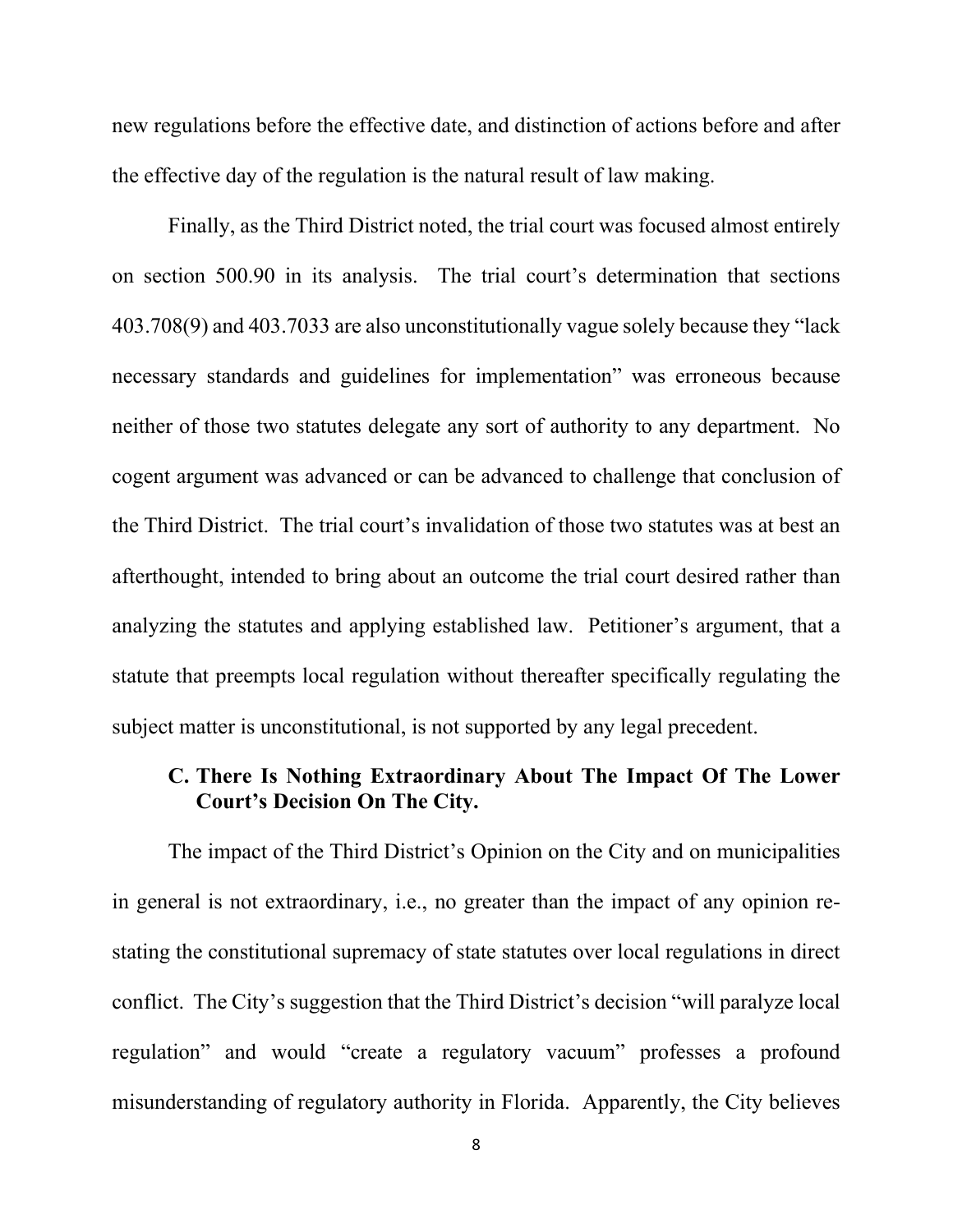that every issue must be regulated in Florida at some level, and the absence of regulation is somehow abhorrent to notions of an effective government. In that argument, the City is misguided. In our legal system, not every legal issue is in absolute need of regulation. Indeed, the decision below correctly determined that the Florida legislature may preempt local regulation of an issue and then chose not to regulate that preempted issue, i.e., the legislature can consciously create a "regulatory vacuum." Ours is a system of limited government, a system where certain issues may remain relatively unregulated if the law so provides (*e.g.,* regulation of guns). That may frustrate a local government desiring regulation, but relief lies at the ballot box, not in the courts. Petitioner provides no precedent for the novel proposition that the Legislature cannot validly preempt regulation of a subject to the state, and then not regulate at the state level at all. Besides, this argument is inapposite to section 403.708(9), which does not preempt and then not regulate. Accordingly, there is no argument advanced for finding section 403.708(9) unconstitutional, other than the City's desire to obliterate all laws limiting its home rule powers.

## **D. This Case is Unique to the City, As No Other Municipality Appears to Have Attempted To Regulate Polystyrene Despite The Express Preemption.**

For obvious reasons, the City argues that leaving the decision of the Third District will have "serious repercussions throughout the State," but in reality, Coral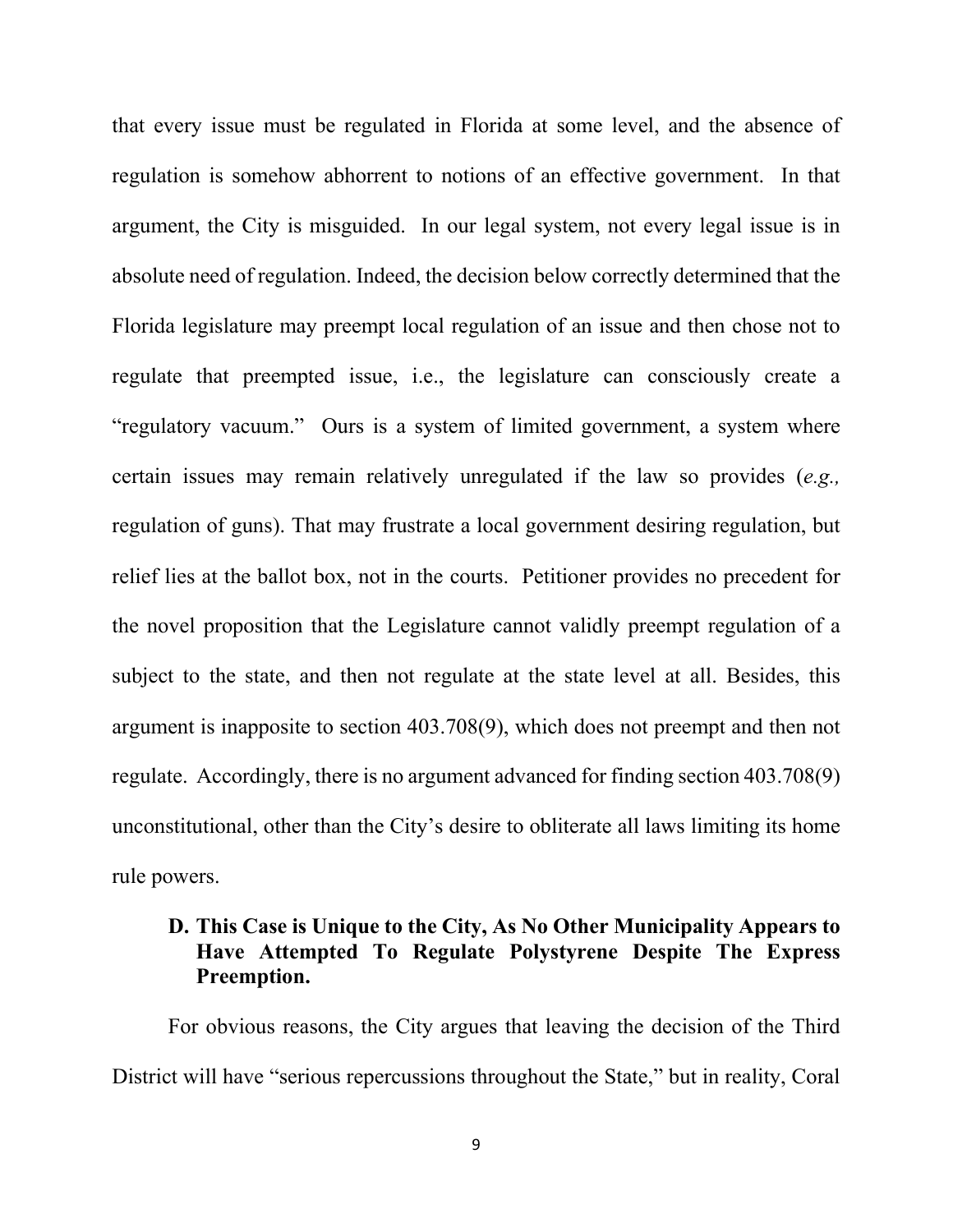Gables has been the only municipality to regulate polystyrene at a local level into the teeth of statutory preemptions. Granting review in this case would thus be of little value to other municipalities or to the public at large.

#### **CONCLUSION**

For the foregoing reasons, this Court should not undertake review of the decision of the Third District Court of Appeal.

Respectfully submitted,

LEHTINEN SCHULTZ PLLC Attorneys for Appellants Florida Retail Federation, Inc, and Super Progresso, Inc. 1111 Brickell Avenue, Suite 2200 Miami, Florida 33131 Telephone: 305-760-8544 Facsimile: 305-356-5720 Email: criedi@lehtinen-schultz.com dwlehtinen@aol.com aquirke@lehtinen-schultz.com

By: /s/ Claudio Riedi \_ DEXTER W. LEHTINEN, ESQ Florida Bar No. 265551 CLAUDIO RIEDI, ESQ. Florida Bar No.: 984930 AMANDA HAND Florida Bar No. 26838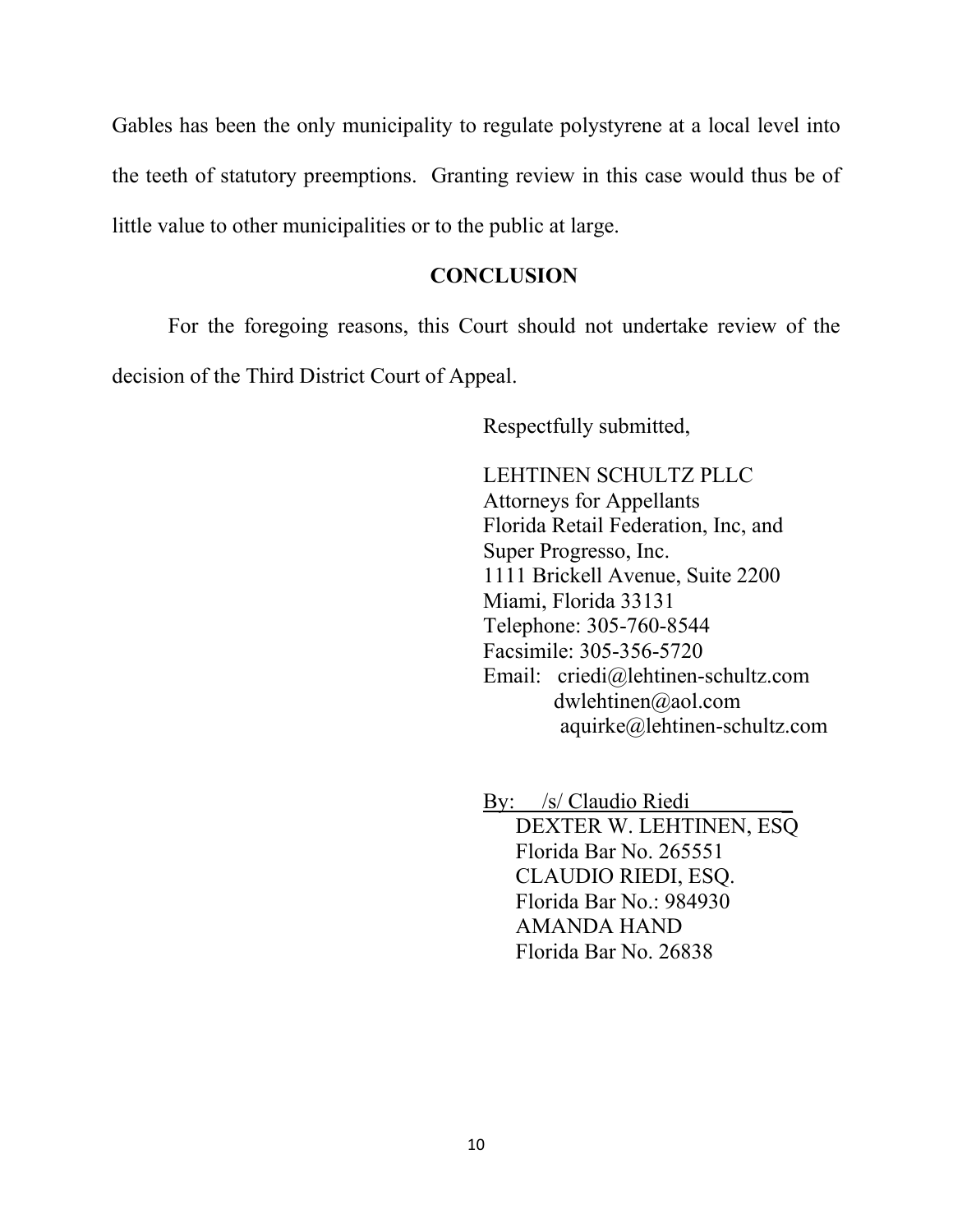#### **CERTIFICATE OF SERVICE**

I HEREBY CERTIFY that a true and correct copy of the foregoing Brief of Appellants Florida Retail Federation and Super Progreso, Inc. was served on the 25th day of November, 2019 by electronic mail to the parties on the attached service list.

> By: /s/ Claudio Riedi Claudio Riedi, Esq. Fla. Bar # 984930

## **CERTIFICATE OF COMPLIANCE**

The undersigned hereby certifies that this brief was computer generated using the Times New Roman, 14-point font, and complies with the font requirement of Rule 9.210(2) of the Florida Rules of Appellate Procedure.

> \_/s/ Claudio Riedi\_\_\_\_\_ Claudio Riedi, Esq.